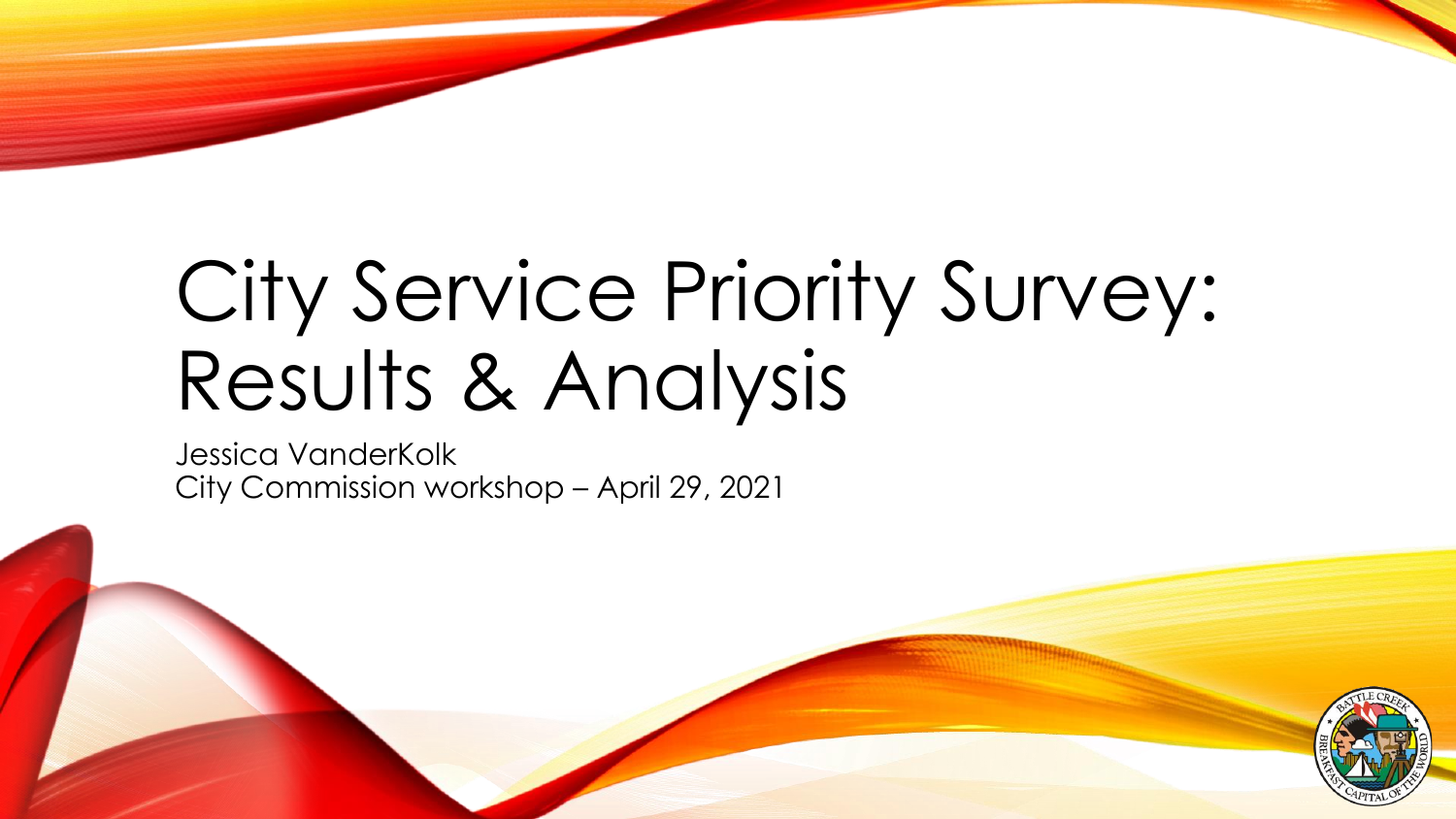# Survey details

- One survey for both results and definitions continuity
- Polco web-based survey platform
- Survey open March 10 to April 16
	- Spanish posted with English on March 10
	- Burmese posted March 20
- Promos/marketing
	- City website home page and /pbb
	- City social media shares by other organizations (Calhoun County Senior Services, Happening BC)
	- Postcards mailed to approx. 16,000 neighbors mid-way
	- Half-page Shopper ad April 1
	- City updates in Shopper, Scene, WBCK (Mayor's report)





It is time to update the city's top goals/priorities so we can set our budget to match, and we want to hear from you. Please join the conversation by completing a survey about city service priorities. In English, Español, Burmese (coming soon).

• www.battlecreekmi.gov/pbb

• Call 269-966-3311 - city staff will talk you through it by phone

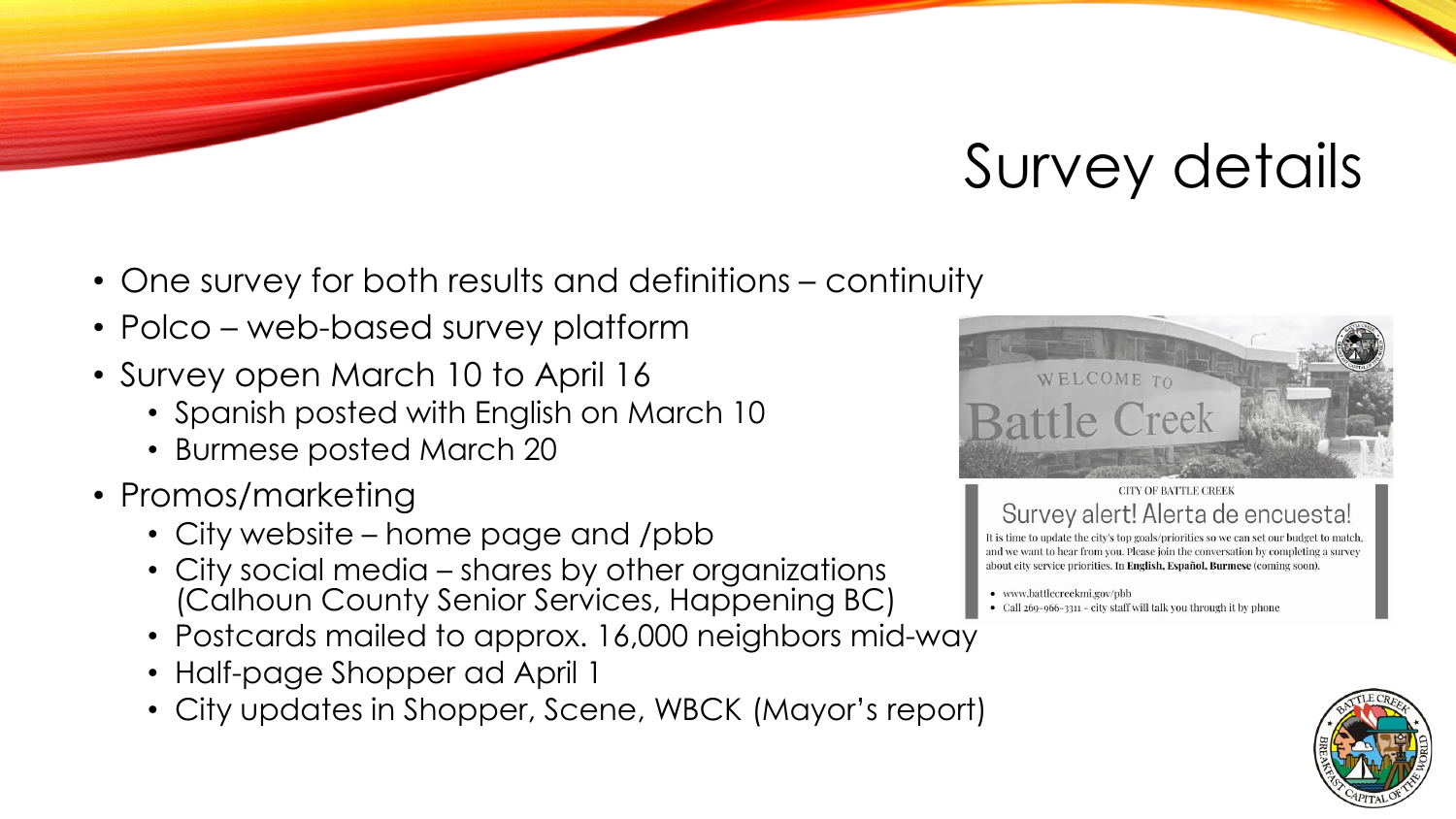# Call-in option • 10 callers

We offered our 311 Information Center phone number as an option for neighbors who do not have internet access or were uncomfortable taking the survey online.

Jacob Schacht returned to staff a phone for this purpose.

- 
- Nine spoke English, one spoke Burmese
	- Interpreter line dropped, and the caller opted to complete the survey online
- Overall, went smoothly

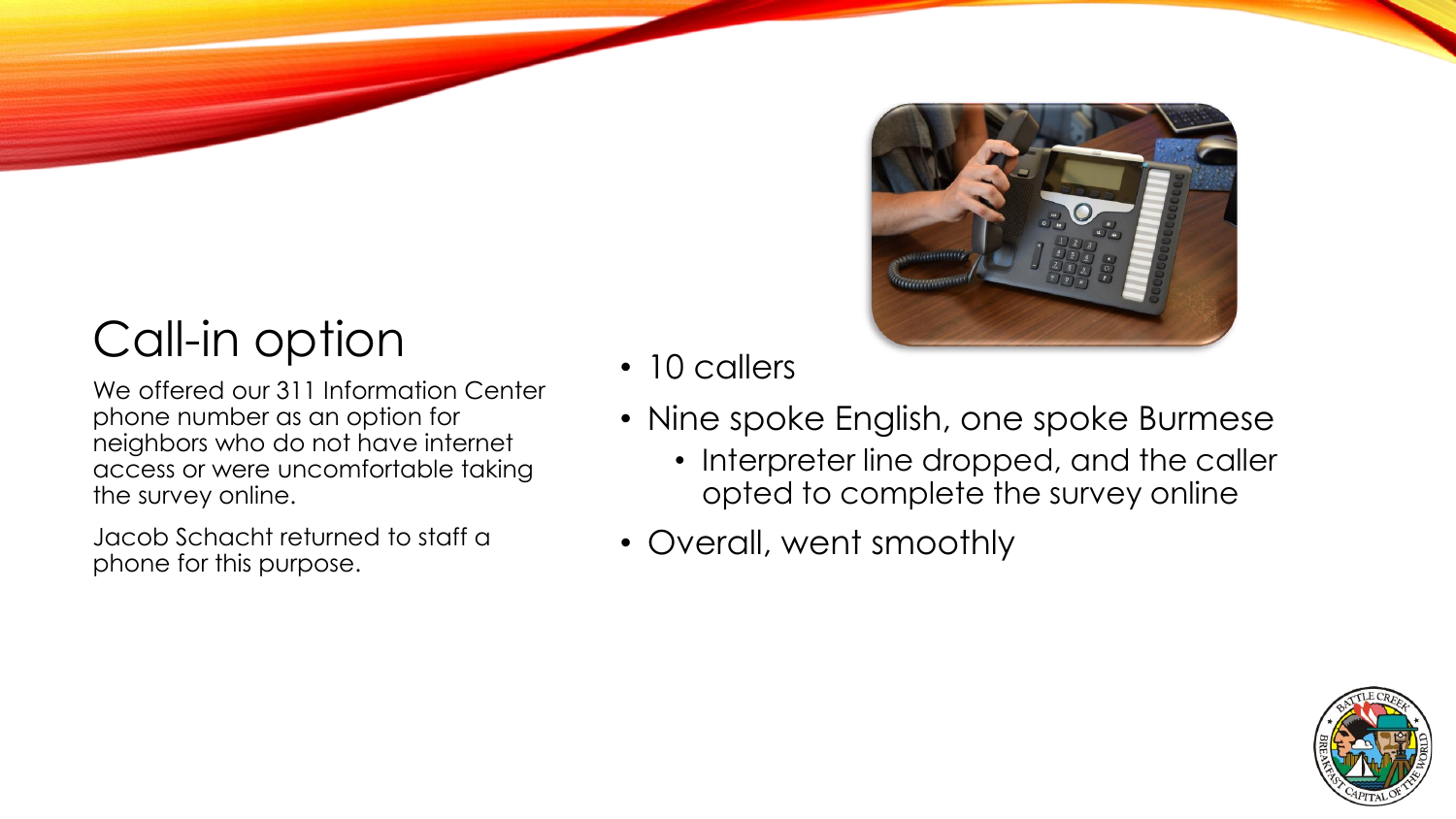# Survey format

- Choose up to eight city goals/results why City of Battle Creek exists • 13 total
- Logic For each result chosen, neighbor received the definitions for each
	- Choose importance of each definition critical to don't know or N/A
- All questions included an open-ended follow-up
- Result/definition choices populated by ResourceX PBB team, as the most common used by local governments across the country



About six years ago, the City of Battle Creek started work on intentional understanding of the services most important to our community. The City Commission and staff implemented Priority Based Budgeting to evaluate the services most important to our neighbors, and make sure we distribute our budget funds to match. Together, we identified our community results, and definitions of those results, with input by our elected officials, city team, and you, our neighbors.

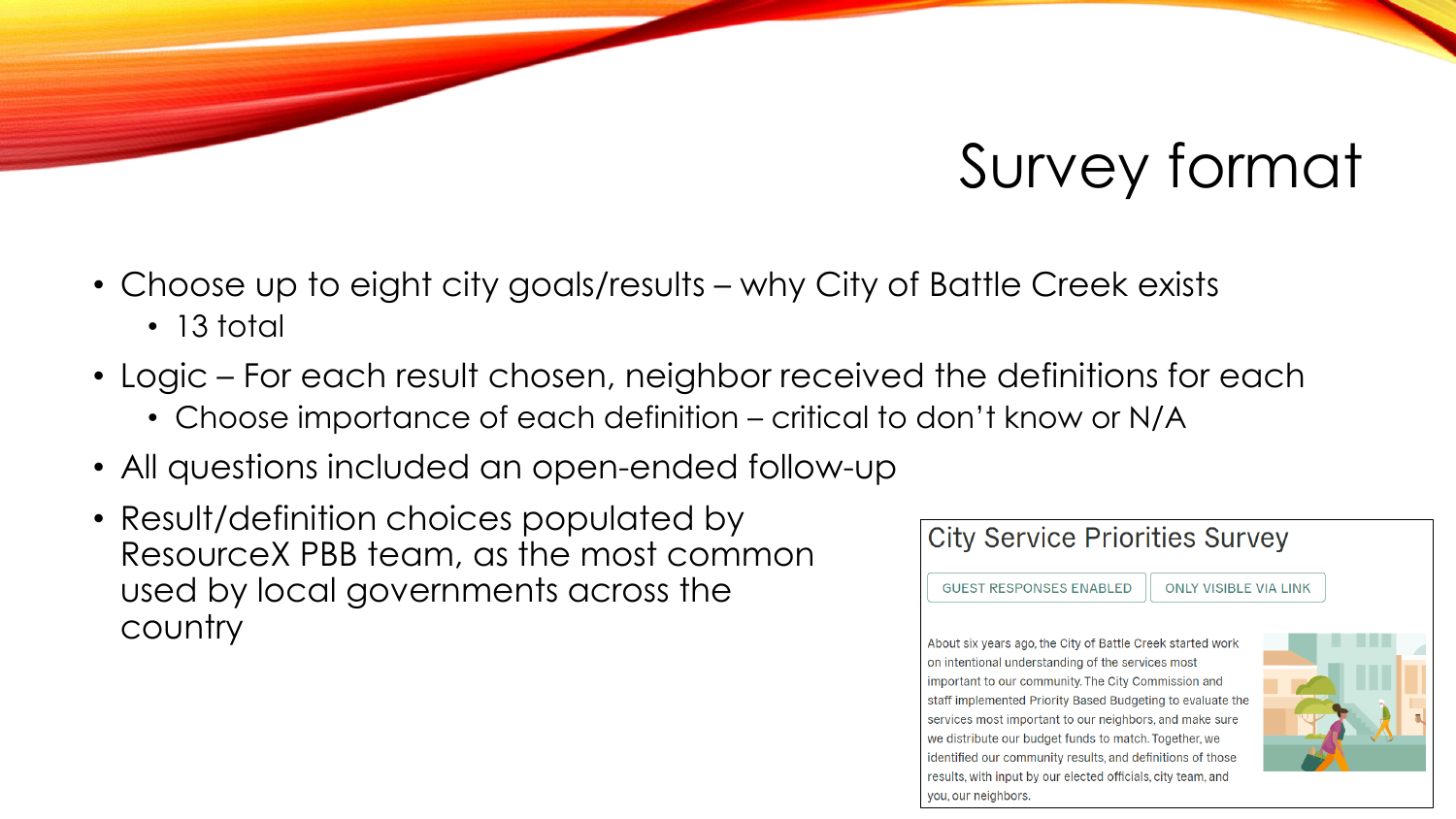#### Final response

- English 834
- Spanish 2
- Burmese 0
- **Total – 836**
- For analysis, added English and Spanish responses for each question, and recalculated percentages.
	- No answer ranking changes
	- No open-ended questions answered on Spanish surveys

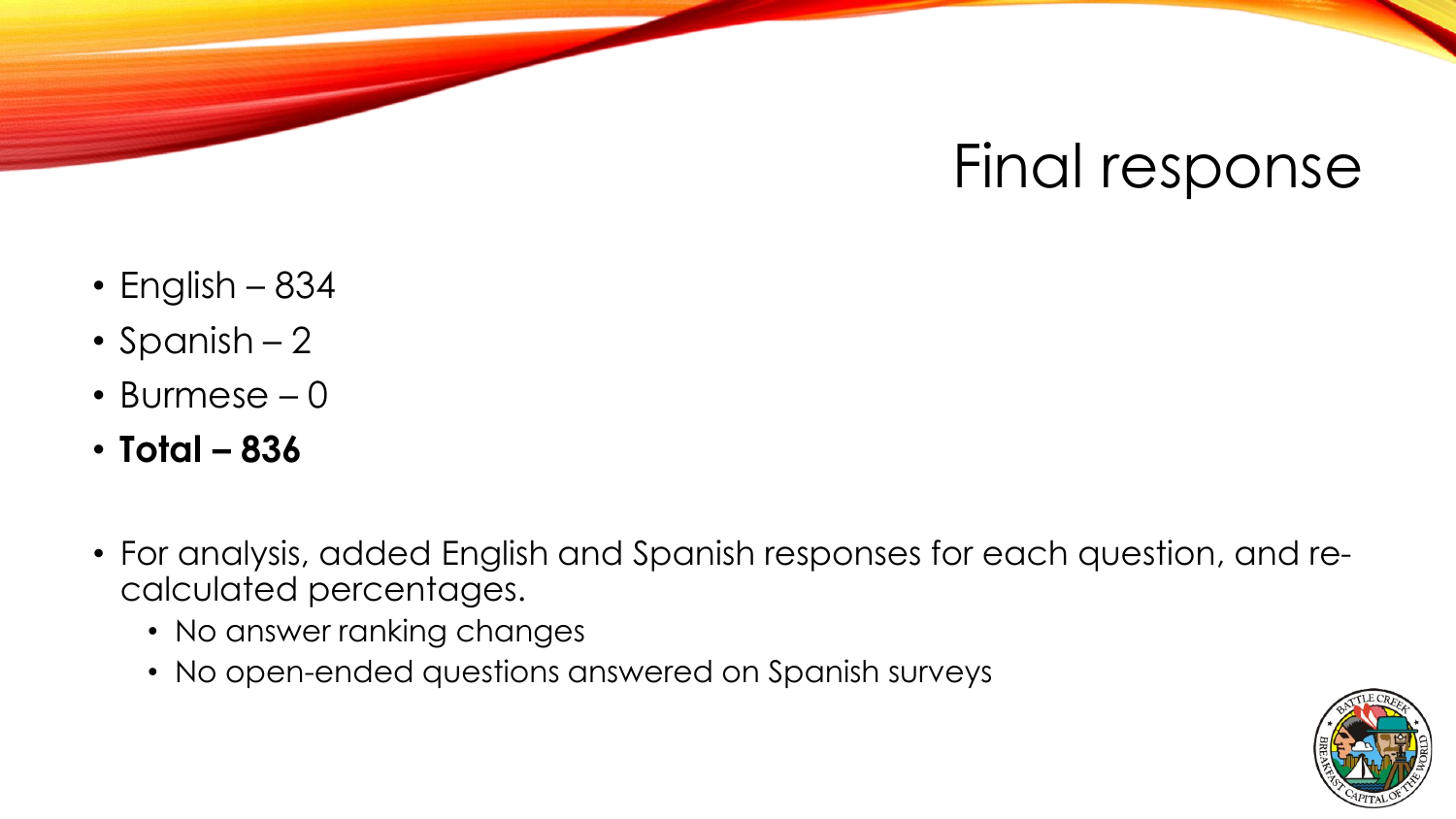• Learned better gender choices: man, woman, non-binary, other





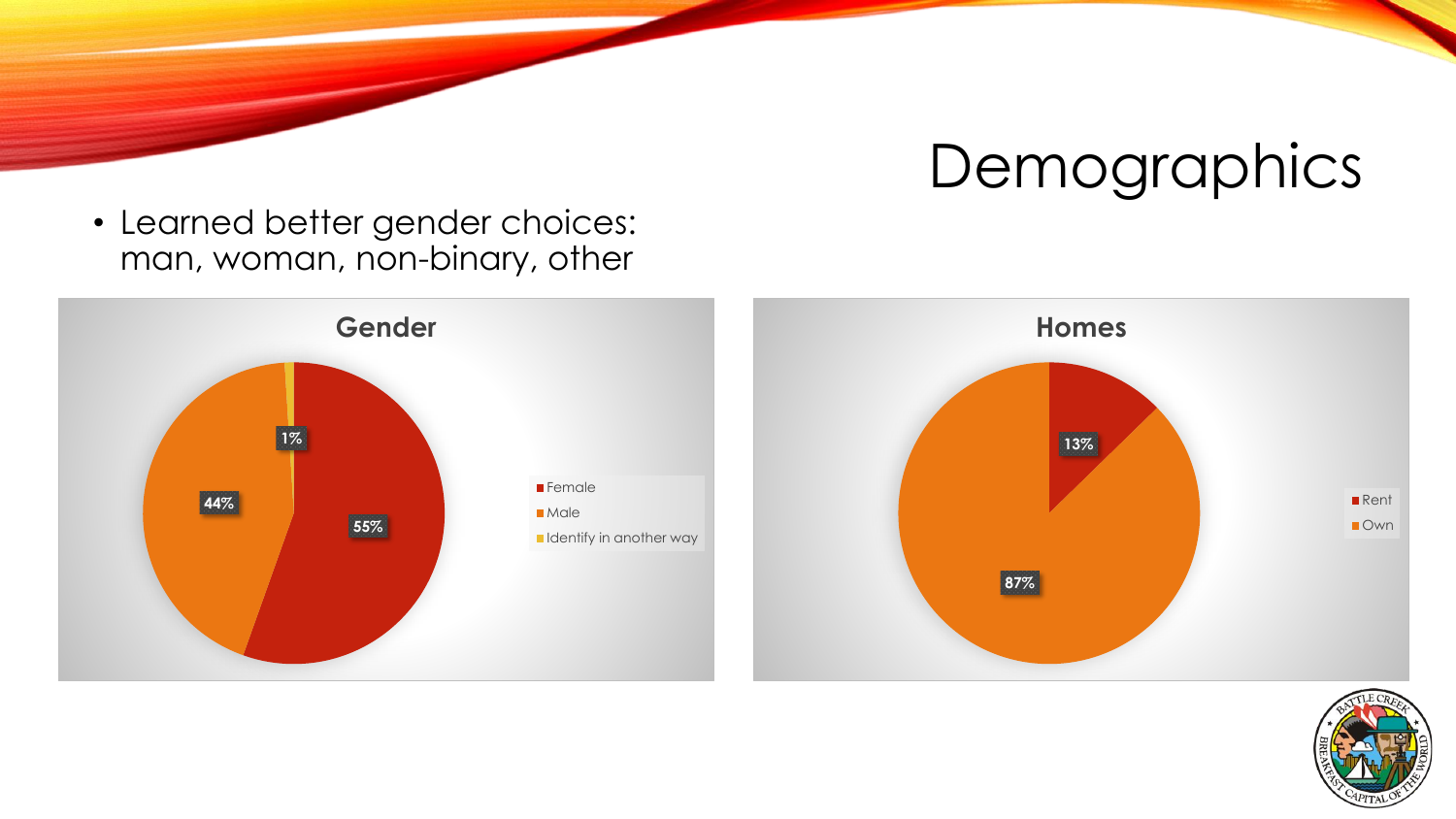



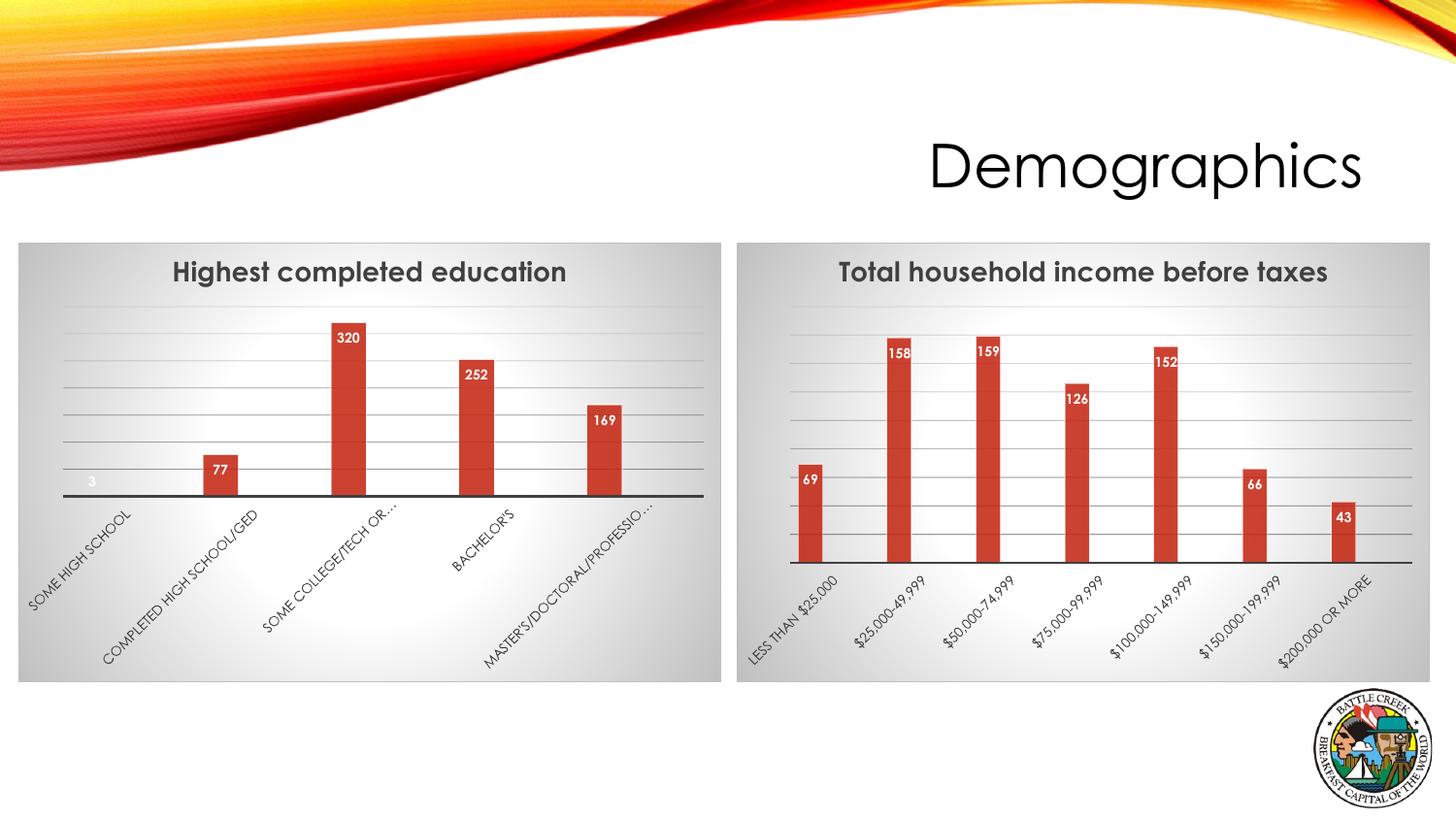



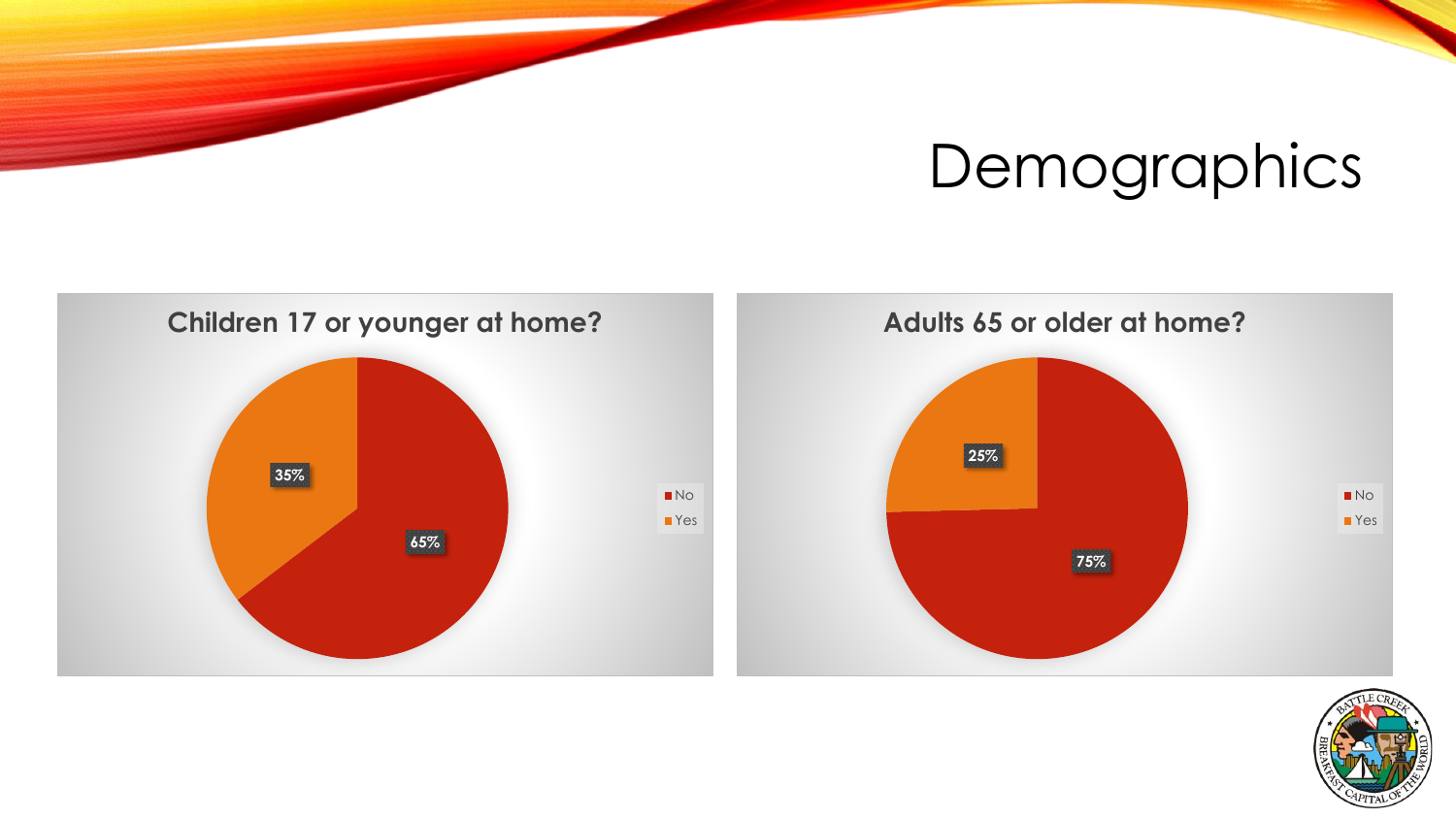

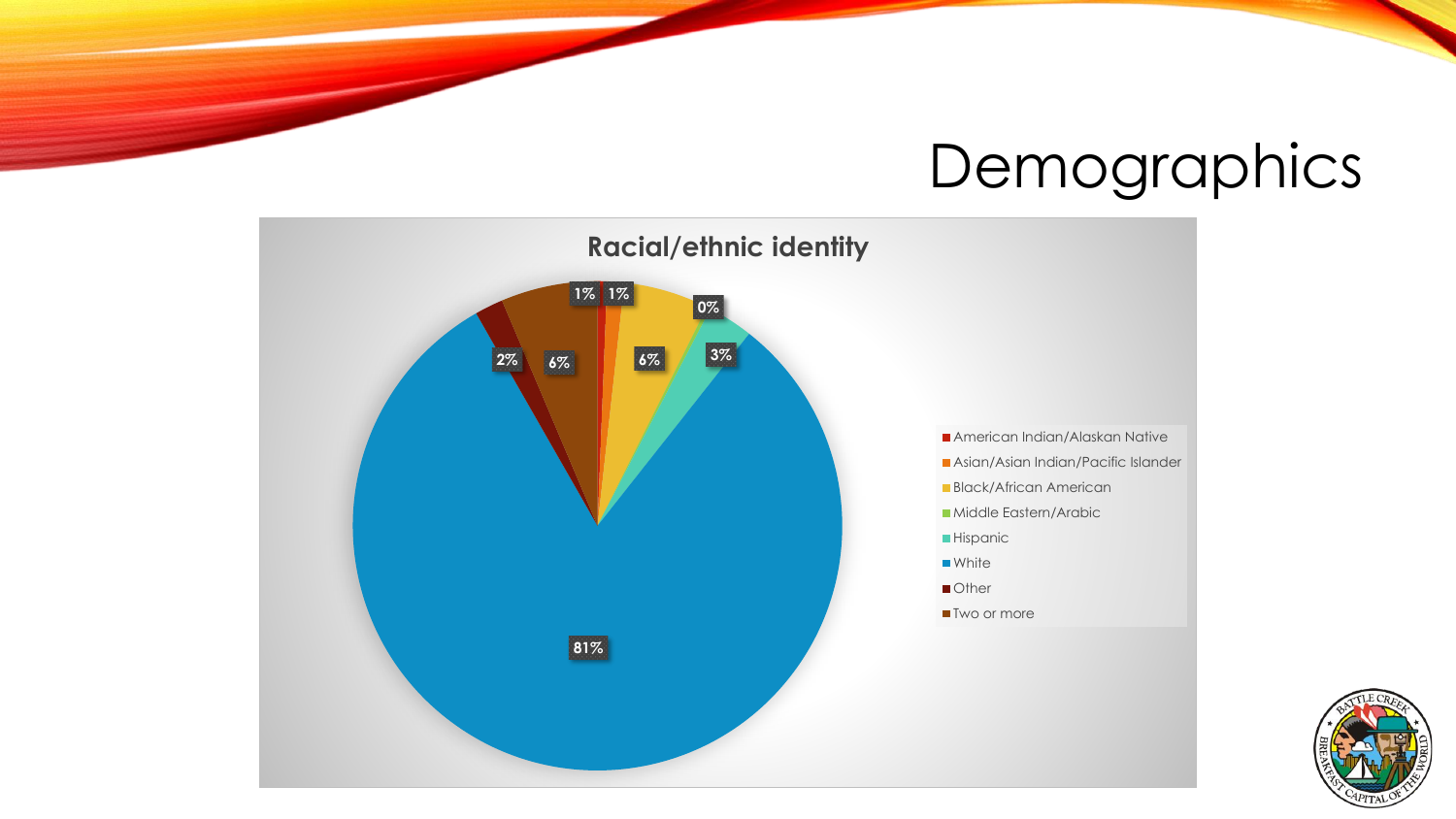#### City Results... results! Top 8



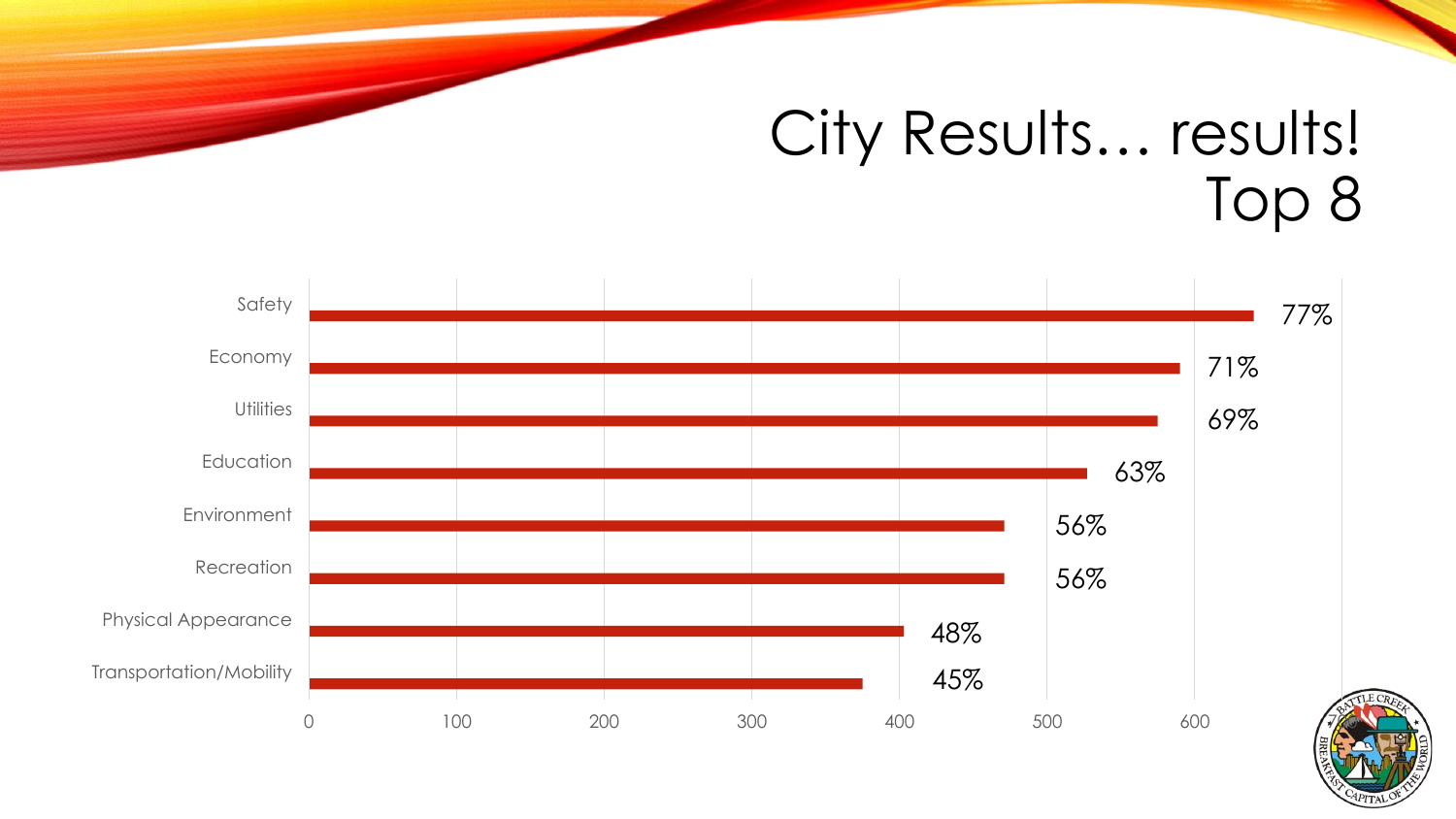#### City Results... results! Lower 5



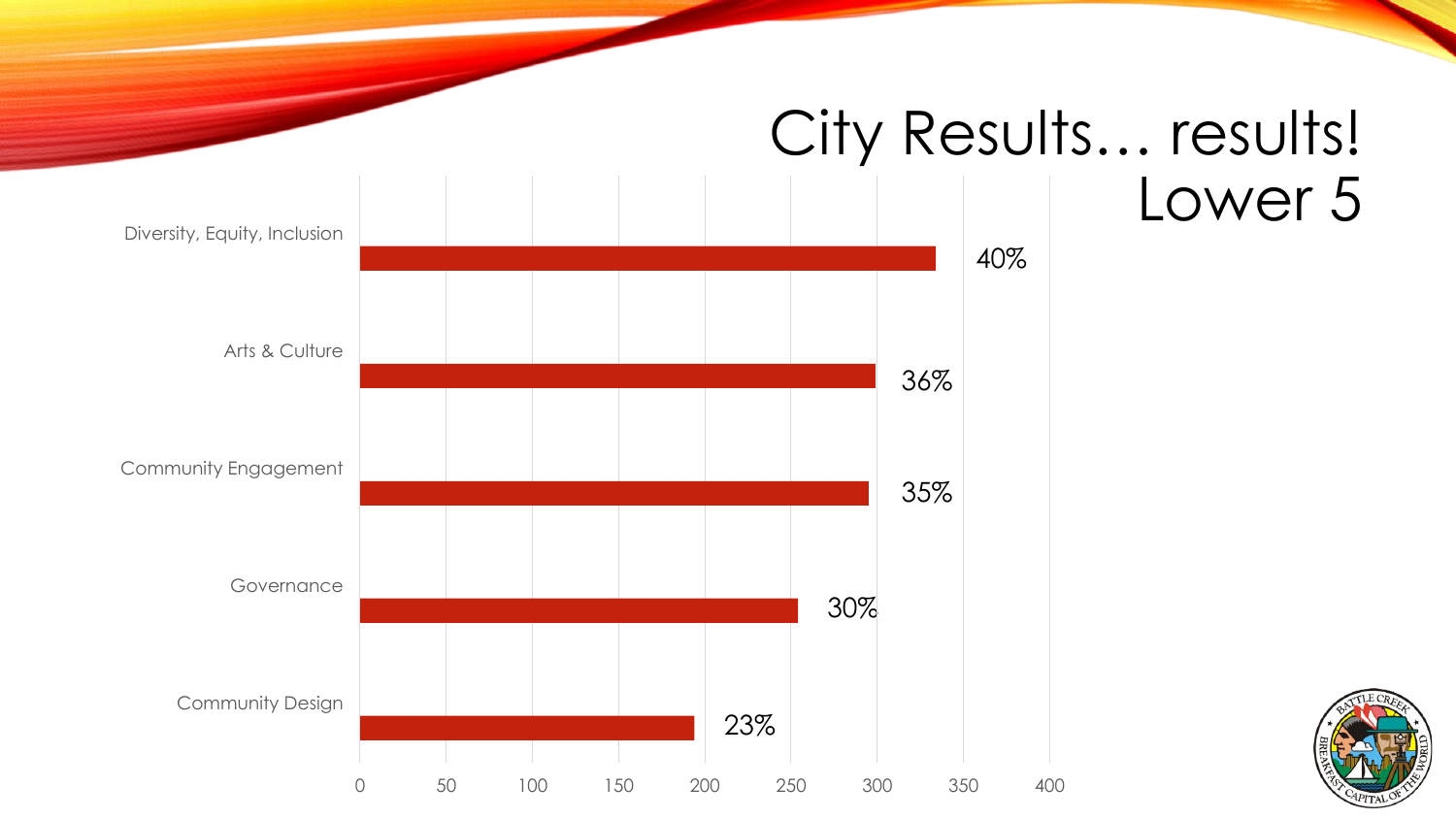# City Results: Open-ended

- Close to 200 comments to question asking for any other broad community results neighbors would place in their top eight
- **Most fit within the 13 result choices given in question 1**
- Many comments mentioned taxes, homelessness, roads and infrastructure
- Comments more often resembled definitions of named results
	- "Less city government as a whole" = Governance
	- "Policing services" = Safety
	- "Citywide green initiatives" = Environment
- **Health/health care** mentioned seven times. While this is a result for some communities, Calhoun County handles public health, so this was left out of question 1.

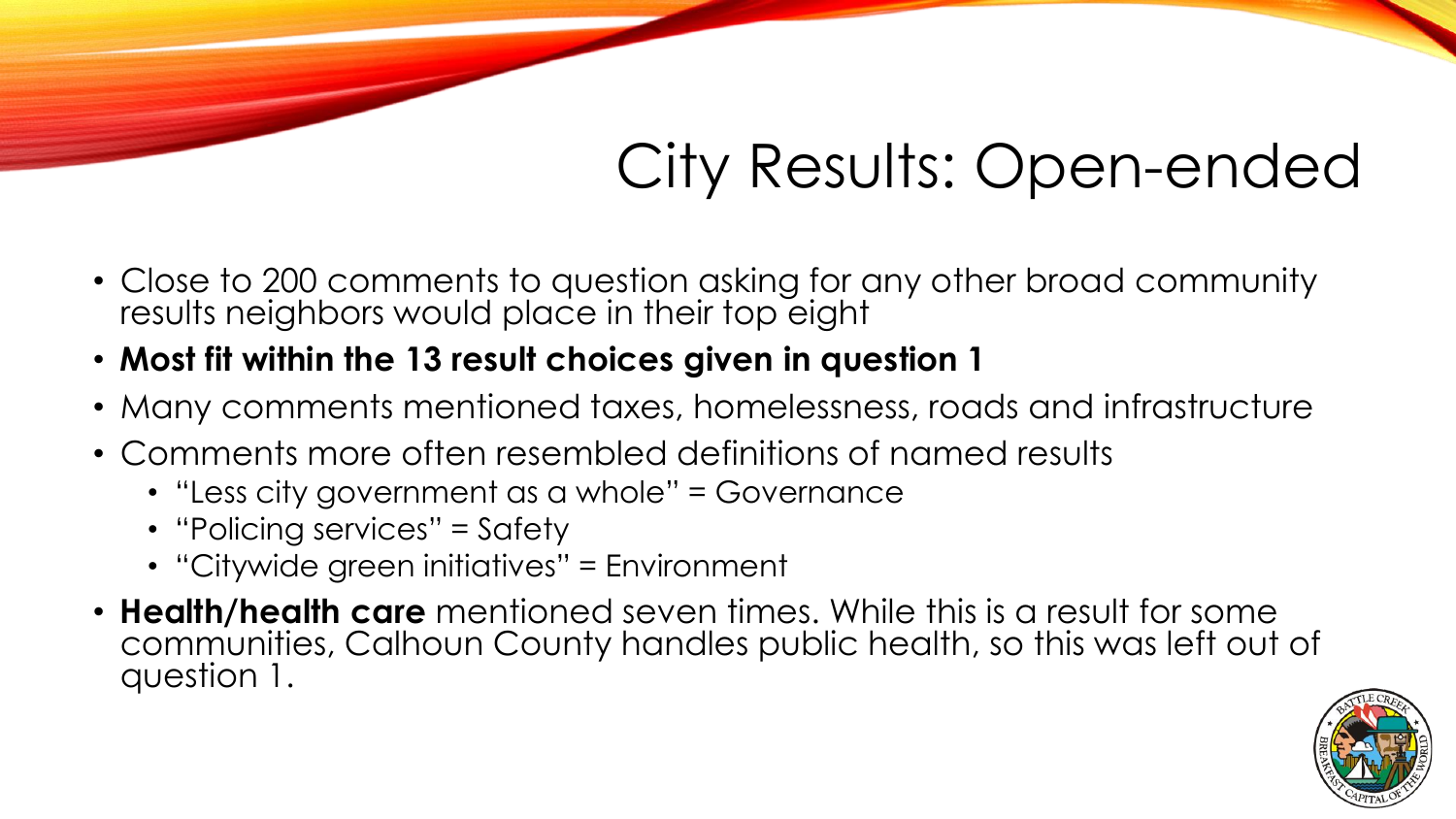## City Results: Thoughts

- **Safety** and **Economy** not surprising in top two, especially during COVID-19 pandemic, social justice movements
- **Education** has been a community priority BC Vision, United Way
	- City does not directly impact education, but certainly collaborates/supports
- **Physical Appearance**  Concerns this spring about litter; perhaps speaks to concerns about code enforcement
- Looking to confirm 6-8 results/goals
- Lower priority results can inform and guide work to meet confirmed results Diversity, Equity, and Inclusion; and Community Engagement great examples